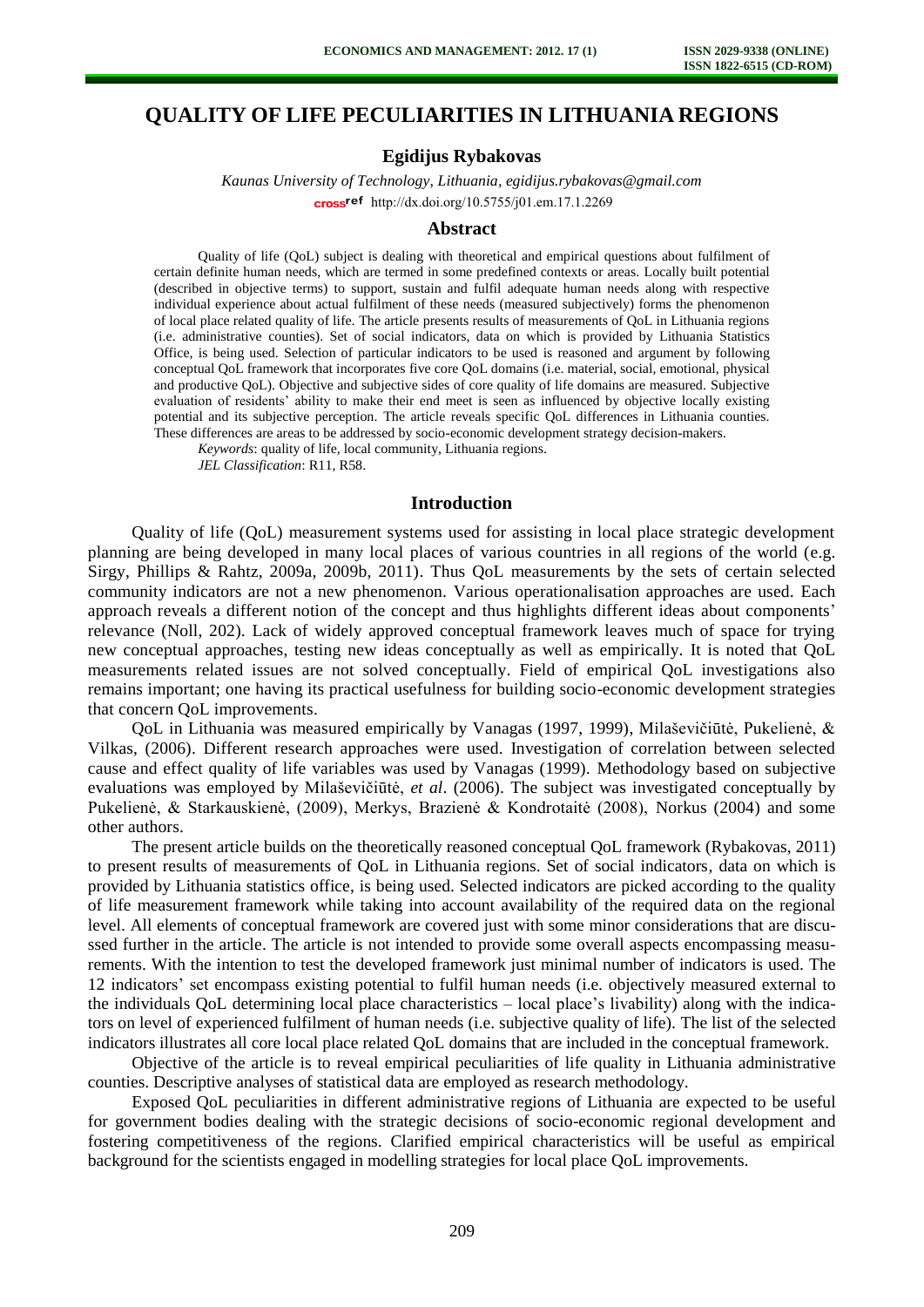## **The concept of local place related quality of life**

QoL concept deals with the measurement and management of human experiences of feeling satisfied with very different fields of individual lives. The concept of quality of life is adapted and used in a broad range of domains. Various health care, social, environmental and economic aspects related 'quality of life' are measured using respective branch of the same broad concept. Neoclassical economic theory, for example, terms human needs from the subjective individual consumer desires perspective (Norkus, 2004). Higher extents of satisfaction of those desires are seen as the potential for higher QoL level. If individuals' desires are met without harm to others, then they have right to meet their desires whatever they are. Researchers try to answer how society should be organized that individuals with different desires and conceptions of the good life could successfully cooperate.

Followers of the "movement of social indicators" look at the QoL from the formal measurement perspective, trying to construct systems of social indicators that should help to compare QoL levels at different communities (e.g. Diener, & Suh, 1997). It is assumed that QoL of any certain community depends in the first place on the level of its economic and social development  $-$  i.e. productivity of community's economy and social aspects such as public security, extent and quality of public services and its availability for community members. Among other determinants, efficiency of public resource management, quality of health care and education systems, environmental conditions, and others could be mentioned. Various social indicator systems aligned for administrative and strategic development planning and management purposes are being developed extensively in all over the world (e.g. Sirgy, et al, 2009a, 2009b, 2011).

Besides material dimension of welfare, contemporary QoL concept encompasses immaterial aspects of the certain living situations (Noll, 2002). It means that the concept is supposed to include both objective features (the actual living conditions) as well as subjective well-being of the individual citizens. Local place related QoL from the objective side is associated with the local place's (i.e. living / residential area's) socioeconomic system as one being built directly by residents along with elected public government representatives responsible for management, administration and handling of public facilities that are supporting and sustaining variety of human needs. Subjective side of local place related QoL is expected to consider on the individuals' experience as subjectively evaluated extent of fulfilment of their human needs.

This conceptual proposition stating that QoL is always defined both in macro (societal, objective) and micro (individual, subjective) terms is widely cited and already well established (e.g. Pukelienė and Starkauskienė, 2009; Veenhoven, 2005, 2009; Noll, 2002, etc.). It integrates both neoclassical (subjective) and social indicators based (objective) interpretations of QoL. According to Pukelienė and Starkauskienė (2009), core and most often proposed in scientific and practical implications local place related QoL domains (areas) are following: 1) material, 2) social, 3) physical (health related), 4) emotional, 5) productivity related (i.e. determined by and related to work and productive activity QoL). By following Veenhoven (2005, 2009), it is assumed that perceived (i.e. experienced) quality of life emerges from the locality's livability, defined as degree to which local socio-economic system provides its residents with their requirements related to place of living. It is measured by objective characteristics referring to living conditions of a society.

This presumptive linkage between external to the individuals objective local place's socio-economic environmental conditions (i.e. potential opportunities to fulfil human needs related to place of living) and subjective perceptions of human needs fulfilment (i.e. individual experience about QoL) could be seen and treated as being governed by two remaining  $\alpha$  remaining  $\alpha$  is social and public life in certain local place (in objectively and subjectively measured terms) or social cohesion, as it is defined by  $\alpha$ Noll (2002), and individually personal abilities to utilize external abilities to their needs (also measured in objective and subjective and subjective motivation to improve personal  $(Figure 1)$ ). Objective life conditions – environmental *livability* of Subjective perception and experience - *individual's*  Internal capabilities of individuals to utilize external environment – personal *life-ability and human needs The extent of fulfillment of Objective material QoL Subjective material QoL Objective physical and productive QoL Subjective physical and productive QoL*

**Figure 1.** Quality of life concept (based on Veenhoven, 2005, 2009; Pukelienė & Starkauskienė, 2009)

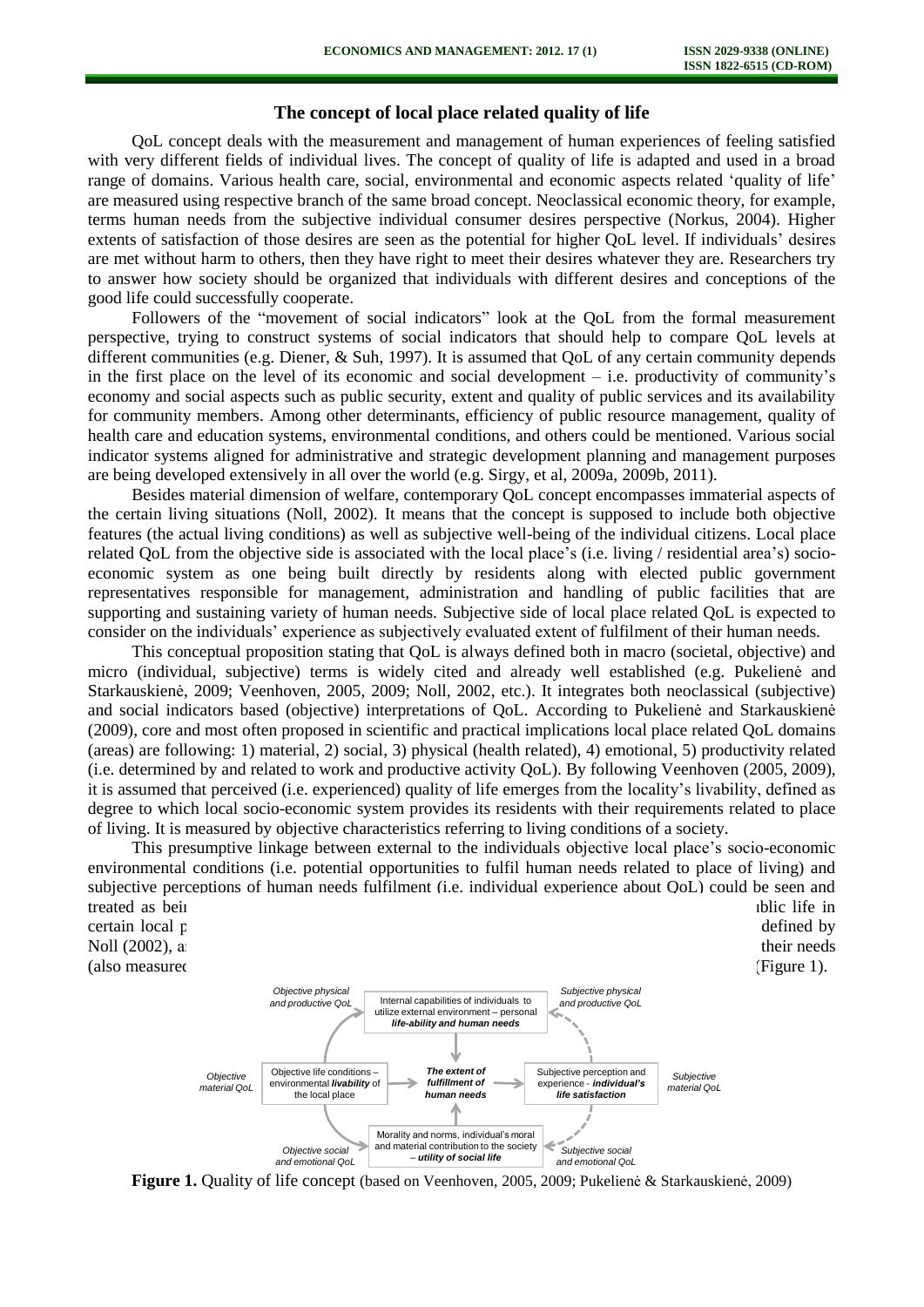# **The framework for measuring quality of life**

Social indicators are described as statistics, statistical series and other forms of evidence, which allow assessing where certain community is, and which way it is going, taking into account values and goals, letting to assess the impacts of respective policy (Merkys, Brazienė & Kondrotaitė, 2008). According to authors, strategic management decisions based on social indicators are a feature of a democratic, contemporary modern society. Set of social indicators are used to measure QoL in Lithuania counties.

The conceptual framework provided in Figure 1 is used to measure QoL in Lithuania regions, i.e. administrative territorial counties. As Figure 1 indicates, six QoL dimensions are supposed to be measured. 'Objective material QoL' (i.e. objective living conditions in the local place) is the first of the measurement dimensions. These objective socio-economic conditions work as a background for residents to perceive some level of experienced individual local place related QoL. Experienced 'subjective material QoL' is used as the second measurement dimension (Figure 1). Beside the objective socio-economic conditions, the level of experienced subjective life satisfaction is assumed as being determined also by the individuals' capabilities to utilize efficiently present opportunities provided by the socio-economic environment as well as by the utility of social life or social cohesion at the local place. Measurement of 'objective physical and productive QoL' is supposed to indicate extent of objectively developed individuals' capabilities to utilize existing opportunities to increase experienced QoL. 'Objective social and emotional QoL' dimension is used as one able to measure objectively prevailing practices determining utility of social and public life. Two remaining – 'subjective physical and productive QoL' and 'subjective social and emotional QoL' – measurement dimensions are intended to be filled up with data on subjectively measured indicators reflecting residents' attitudes and opinions about their physical and productive capabilities and some social life practices that influence utility of social life. It is presumed that besides direct influence of objective productivity and utility of social life conditions higher levels of subjective valuation of the physical and productive, social and emotional QoL aspects are induced in some extent also by the subjectively experienced QoL. Thus some self-reinforcing feedback loops (ones that tend to increase the event that caused them) could be observed in described QoL phenomena conceptualization. It means that the framework assumes that not only better objective conditions in socio-economic environment, individuals' productivity and utility of social life, but also subjectively perceived higher level of QoL increases overall apparent local place related quality of life.

Six QoL measurement dimensions are measured using twelve social indicators data on which is provided by Statistics Lithuania. 2008-2010 year data is covered. Each of six dimensions is associated with two indicators. Selected indicators are chosen respecting above described conceptual QoL framework. Selection of indicators was limited also by the data availability on the regional (i.e. county) level.

As noted above in the article: 'There are always two facets of any measured component of QoL (which, as concluded above, are assumed to be categorized in five generic category domains: material, physical, productive, social, and emotional qualities of life) – the objective situation and subjective experience' (Pukelienė and Starkauskienė, 2009). Figure 2 lists selected indicators in association with the QoL measurement dimensions that are supposed to be measured. Table 1 provides in depth reasoning and argumentation for selection of particular social indicators to be used for measuring.

The present list of indicators should not be treated as conceptually generalized that will fit any certain socio-economic system. It is thus believed that any single socio-economic system, by following conceptual QoL framework, should be continued with its own contextually fitted measurement instrument, representing characteristics that are in the system of the system, but not in general terms.



**Figure 2.** Core quality of life domains and selected indicators for its measurement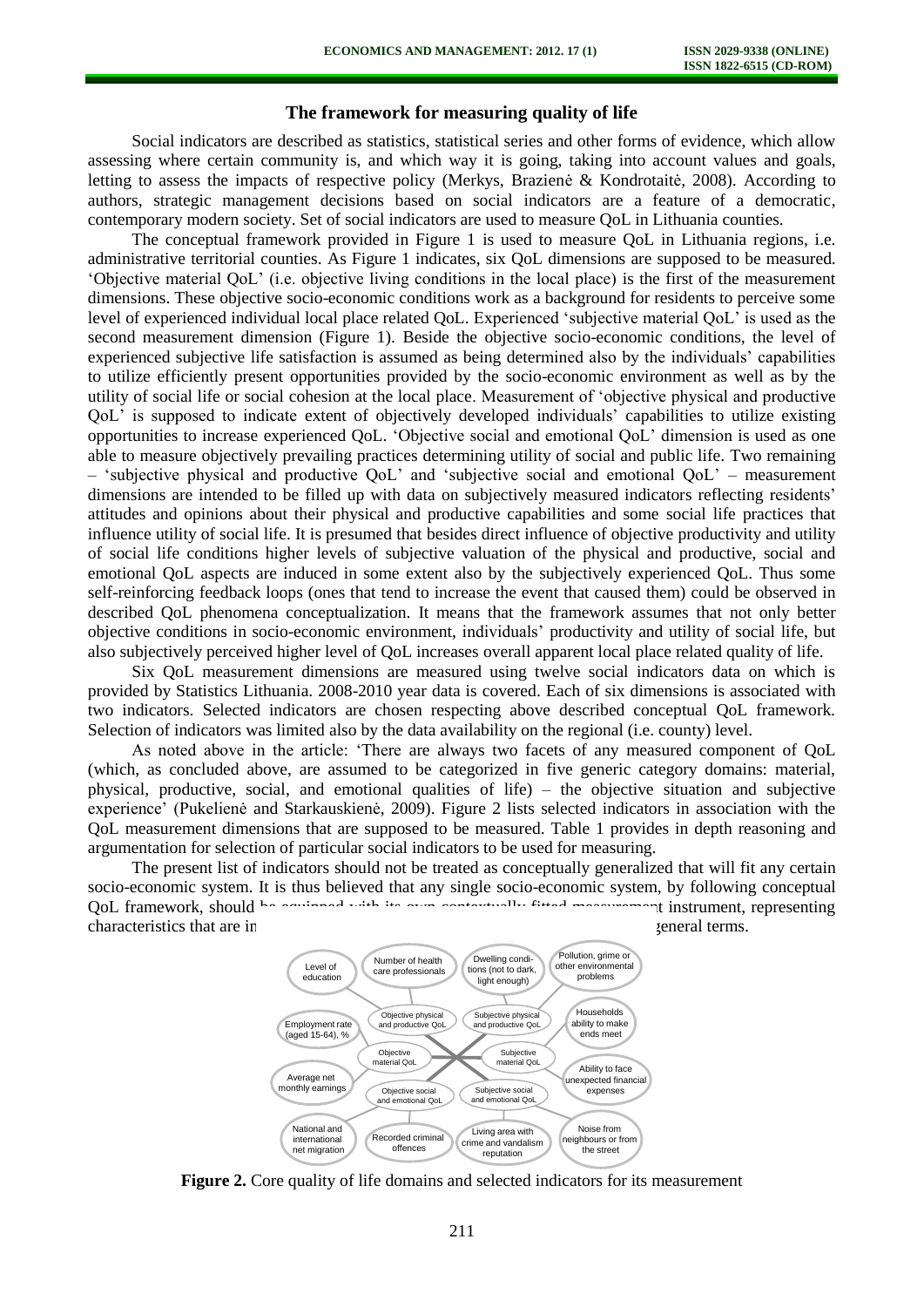| <b>QuL</b> domains, measurement<br>dimensions                            | <b>Social</b><br>indicators*     | <b>Reasoning and argumentation</b>                                                                                                              |  |
|--------------------------------------------------------------------------|----------------------------------|-------------------------------------------------------------------------------------------------------------------------------------------------|--|
| Objective livability of the local<br>place: 'bjective material QoL'      | Employment<br>rate (among        | It is presumed that employment rate is determined mostly by the<br>objective socio-economic environment at the local place. Employ-             |  |
| domain (natural, political,                                              | aged 15-64), %                   | ment opportunities determine characteristics and objective condi-                                                                               |  |
| public, economical environment<br>and material living conditions).       | (M3030902).                      | tions for economically rationale local residents to engage in social<br>or economic value adding productive activities.                         |  |
|                                                                          | Average net                      | The level of earnings is also seen as being determined by the socio-                                                                            |  |
|                                                                          | monthly<br>earnings              | economic conditions of the local place. Thus average monthly net<br>earnings indicate in some extent the objective material quality of          |  |
|                                                                          | (M3060827).                      | life characteristics of the local place.                                                                                                        |  |
| Capabilities of individuals to<br>utilize opportunities of external      | Level of<br>education            | Education level is one of the indicators, representing individuals'<br>capabilities to utilize efficiently opportunities present in external    |  |
| environment - personal life-                                             | (M3110117).                      | socio-economic environment for adequate QoL. It is assumed: 'the                                                                                |  |
| ability: 'objective physical and                                         |                                  | lower the level of education the poorer objective productive QoL'.                                                                              |  |
| productive QoL' domain (skills,<br>health, education, etc.).             | Number of<br>health care         | Availability of health care personnel also represents objectively<br>measured physical QoL of local residents. It is not direct indicator,      |  |
|                                                                          | professionals                    | but one traditionally used in QoL measurements. It is assumed:                                                                                  |  |
| Self-reliance, faith and motiva-                                         | (M3140103).<br>Dwelling con-     | 'health care personnel are as a condition for better physical QoL'.<br>Indicator presents percentage of local residents' population evalua-     |  |
| tion, subjective self-evaluation                                         | ditions (not to                  | ting their dwellings 'as not to dark, light enough'. The indicator is                                                                           |  |
| of physical conditions and                                               | dark, light                      | used as one indicating level of subjective physical and productive                                                                              |  |
| productivity, extent of human<br>needs: 'subjective physical and         | enough)<br>(M3080211)            | QoL. It is assumed, that self-perception of living in good dwelling<br>conditions increases productivity and physical capabilities.             |  |
| productive QoL' domain.                                                  | Pollution, grime                 | Pollution and environmental problems could be measured objec-                                                                                   |  |
|                                                                          | or other enviro-                 | tively and subjectively. Subjectively measured perception of local                                                                              |  |
|                                                                          | nmental prob-<br>lems            | natural environment is used as one indicating physical conditions<br>of local residents. It is assumed, that living in environment that is      |  |
|                                                                          | (M3080211)                       | perceived as polluted decreases physical and productive QoL.                                                                                    |  |
| Utility of social life determined<br>by objective environment condi-     | Population<br>national and       | The indicator of net national and international migration is used as<br>one presenting objective aspects of utility of social life at the local |  |
| tions, i.e. expected individuals'                                        | international                    | place. This data is seen as providing signals for local place popula-                                                                           |  |
| moral and material contribution                                          | net migration                    | tion about social environment and potential contribution of others                                                                              |  |
| to the society: 'objective social<br>and emotional QoL' domain.          | (M3020101).<br>Criminal          | to the welfare of the society at the particular place.<br>Prevalence of criminals naturally reduces utility of social life. It is               |  |
|                                                                          | offences                         | just one of many possible indicators that are used to grasp                                                                                     |  |
|                                                                          | (M3170102).                      | objective measures of social and emotional QoL at the local place.                                                                              |  |
| Attitudes to utility of social life<br>influenced by individuals' satis- | Living area<br>with crime and    | Evaluation of living area reputation is measured by surveying local<br>residents. If residents rate their living environment as one known       |  |
| faction and experience - 'sub-                                           | vandalism                        | by crime and vandalism reputation, than their subjective social and                                                                             |  |
| jective social and emotional<br>QoL' domain (willingness to              | reputation<br>(M3080211).        | emotional QoL is decreased. This decrease is expected due to<br>negative image and respectively plausible unwillingness to                      |  |
| contribute to the society in                                             |                                  | cooperate in such community for its flourish and development.                                                                                   |  |
| material as well as moral terms).                                        | Noise from                       | Environmental noisiness is not a direct indicator to measure                                                                                    |  |
|                                                                          | neighbours or<br>from the street | subjective social and emotional QoL. But, due to limited data<br>available at the regional level, this indicator is used in order to            |  |
|                                                                          | (M3080211).                      | cover QoL fields that are measured by subjective indicators.                                                                                    |  |
| Subjective perception and expe-                                          | Households'                      | Subjectively measured ability to make households' ends meet                                                                                     |  |
| rience (perceived well-being) -<br>individuals' life satisfaction:       | ability to make<br>ends meet     | represent subjectively perceived extent of human needs fulfilment.<br>If ends of household's are being perceived as met easily, then it is      |  |
| 'subjective perception of human                                          | (M3080210).                      | presumed that human needs also are fulfilled and QoL is high.                                                                                   |  |
| needs fulfilment, subjective                                             | Ability to face                  | Ability to face unexpected financial expenses corresponds to the                                                                                |  |
| material QoL domain.                                                     | unexpected<br>financial          | ability to make ends meet. Self-evaluation and self-perception of<br>being able to face unexpected financial expenses indicate high             |  |
|                                                                          | expenses                         | level of subjectively evaluated material QoL. Subjective evaluation                                                                             |  |
|                                                                          | (M3080215).                      | is expected to be influenced by objective QoL characteristics.                                                                                  |  |

|  | Table 1. Reasoning and argumentation for selected indicators used to measure quality of life in Lithuania regions |  |  |
|--|-------------------------------------------------------------------------------------------------------------------|--|--|
|--|-------------------------------------------------------------------------------------------------------------------|--|--|

\* – Numeral codes provided in parentheses next to the indicators refer to particular tables in the Database of Indicators published in Statistics Lithuania internet site. <http://db1.stat.gov.lt/statbank/default.asp?w=1260>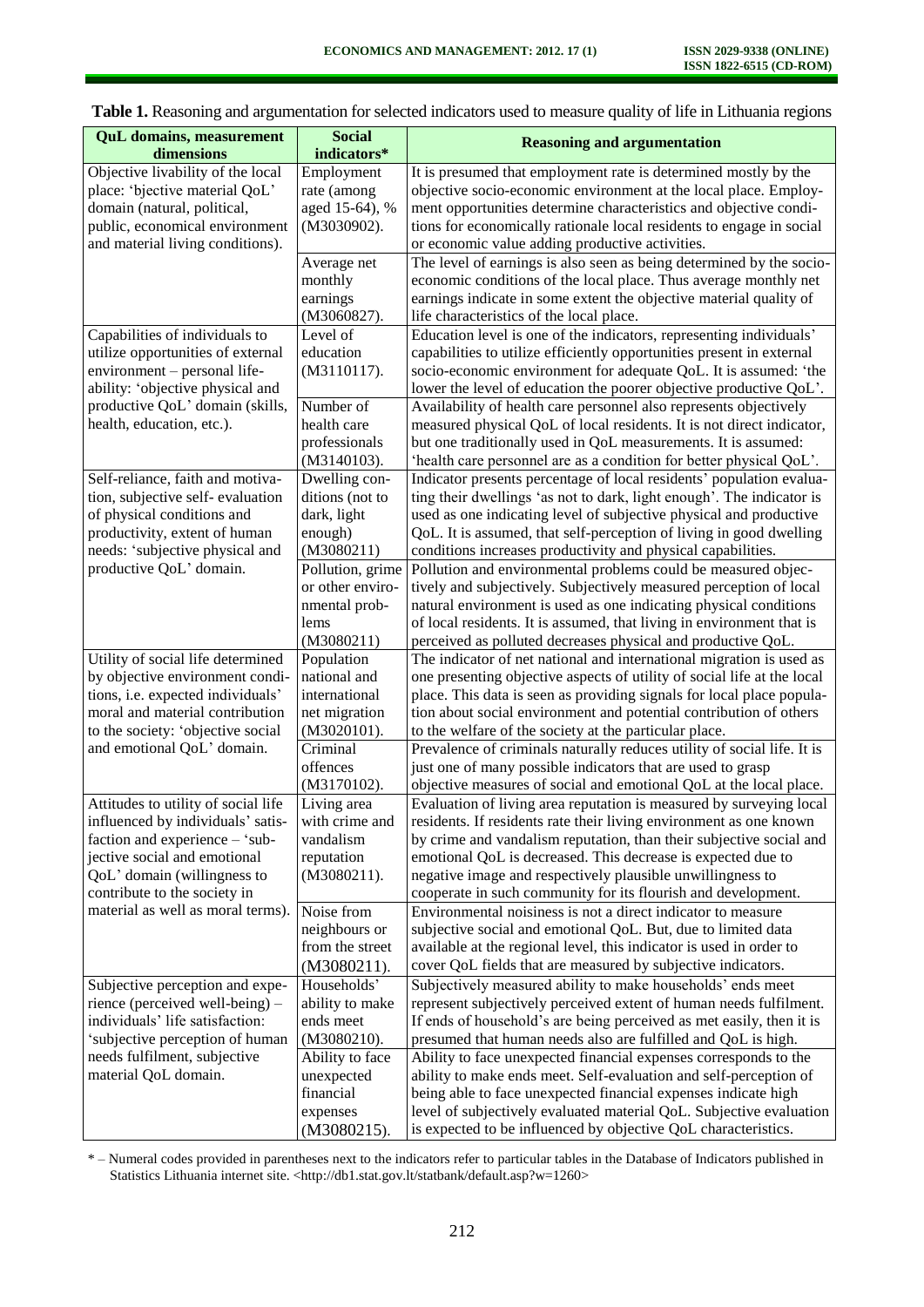#### **Local place related quality of life in Lithuania regions**

Figure 3 compares QoL measurements in 10 Lithuania Counties. The demographic structure of the Republic of Lithuania is following: Vilnius County, including capital city Vilnius, counts for 25.5% of 3.33 million total population (according to 2010 year data, provided by Statistics Lithuania). Kaunas County counts for 20%, Klaipeda and Siauliai counties – 11.3% and 10.3% respectively, Panevezys County – 8.4%. Alytus, Marijampole, Telsiai and Utena Counties are very comparable in the term of population. Each of them counts for 5% of Lithuania population. The smallest county is Taurage with 3.7% of total population.

It is observed at the first glance, that just some more significant QoL changes are noticeable during the 2008-2010 year period in just a few counties. QoL in Alytus County during the year 2008-2010 changed quite significantly in the subjectively evaluated ability to make ends meet. It increased significantly in the year 2009 (amounting 82.9% compared to Lithuania average) and decreased back to 57% compared to Lithuania average in the year 2010, it is the level of the year 2008. Subjectively measured material Qol was changing significantly also in other counties: Marijampole, Panevezys, Telsiai, Utena (Figure 3).



**Figure 3.** Local place related quality of life in Lithuania regions measured by selected indicators

*Notes to Figure 3:* Data source is Statistics Lithuania (internet access: http://db1.stat.gov.lt/statbank/default.asp?w=1260). All diagrams show particular data of certain regions (i.e. Lithuania counties) as compared to the average data of whole Republic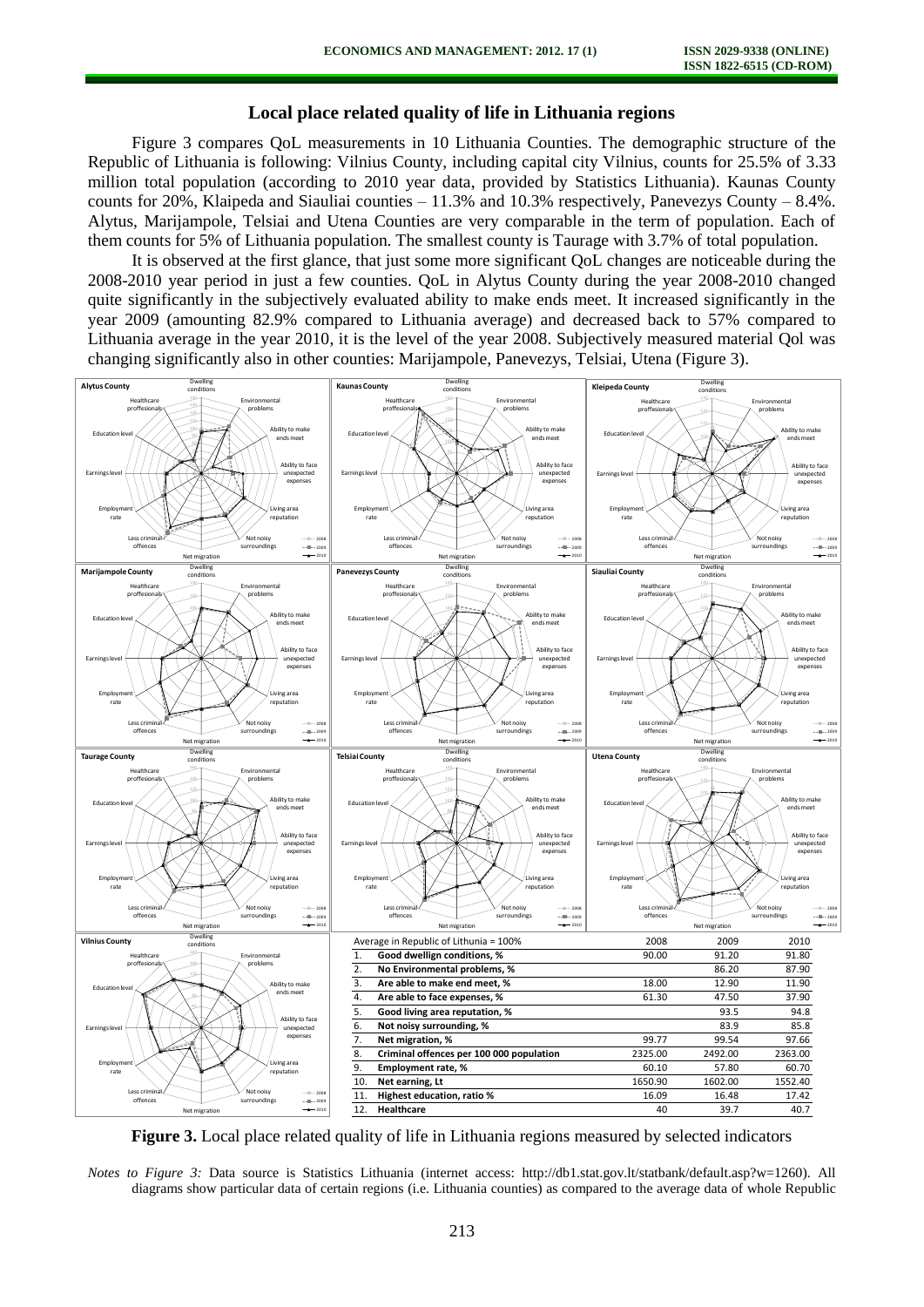of Lithuania. Each year average of whole Republic of Lithuania is equated to 100%. Diagrams represent differences in percents from the country average. All average data in total numbers or percents as a proxy reference is presented in the included table. All variable data (except Employment) is for the year 2008-2010. Employment data is for the year 2009-2011. As it is indicated below some of the data series are not complete. *Employment* is described by the employment rate – an indicator expressed as a ratio (i.e. percentage) of the employed population of the 15-64 year age group to the total population of the same age. Male and female data is aggregated. *Earnings* variable is presented by average net monthly earnings in each county. *Education* level variable is presented by the ratio of total number of population with highest educational attainment (according to international ISCED classification) to the total population of the certain county. *Healthcare* variable indicates health care personnel (i.e. professional physicians) per 10 000 population. *Dwelling conditions* variable data shows percentage of population NOT reporting that their dwellings are too dark, nor light enough. Original raw data provided by Statistics Office as percentage of population living in households affected by deprivation in dwelling dimension is reversed by subtracting reported percentage from the 100%. This reversion is done in order to have all data comparable, i.e. showing positive cases in positive way (i.e. in upwards declination from the country's average which is equated in diagrams to 100%). The same notion goes also to the *Environmental problems* variable. Positively reversed data presents percentage of population NOT faced with the pollution, grime or other environmental problems in their living surroundings. Just 2009 and 2010 year data is provided in the data source. *Ability to make ends meet* variable shows percentage of the population perceiving themselves as able to make their ends meet easily, very easily and fairly easily. Remaining part of the population perceive themselves as able to make their ends meet with some difficulty, with difficulty or with great difficulty. Variable of *Ability to face unexpected financial expenses* is got by reversing to positive meanings share of the population that perceive themselves as unable to face unexpected financial expenses. After subtracting from 100% the data presents population share that perceive themselves as able to face unexpected financial expenses (Lithuania average is given in the included table; unexpected financial expenses are related to ones calculated by Statistics Office as the at-risk-of-poverty threshold for the year n–2 rounded by ± 5 per cent; in 2008, unexpected financial expenses equalled 450 Lt, in 2009 –570 Lt., in 2010 –720 Litas.). *Living area reputation* and *Surroundings noisiness* variables also are given as positive meanings, i.e. as share of population NOT reporting that they live in area with crime, violence or vandalism reputation, and NOT reporting that they dwell in surroundings with noise from neighbours or from the street. Just 2009 and 2010 year data is provided in the data source. *Net migration* variable is calculated as the ratio of the sum of total population and total net migration to the population total. Net migration total assumes both national and international migration. To retain measurements' comparability and aiming to reveal peculiarities of certain Lithuania regions, diagrams, as in cases of all other variables, show migration ratios of certain counties compared to average migration ratio of Republic of Lithuania. *Lesser number of criminal offences* variable total (shown in the included table) presents data on actually recorded criminal offences per 100 000 population. In order to display positive cases (i.e. smaller numbers of criminal offences) positively, comparisons to the Republic of Lithuania average are inversed by adding percentage value of positive difference (i.e. smaller than average number of criminal offences) to 100% and subtracting negative differences (i.e. higher numbers of criminal offences). It means that diagrams show the extent by which any certain Lithuania county differs in the average number of recorded criminal offences in opposite way: smaller than 100% numbers show that actual number of criminal offences is greater, while higher numbers present more quality of life favourable cases, i.e. with smaller actual numbers of recorded criminal offences.

Employment rate and net earnings level indicate objective material QoL. Collected data shows that average net earnings exceed average level (Lithuania average in 2010 year was 1 552 Litas) only in the biggest, i.e. Vilnius County, amounting 113.6% if compared to the Lithuania average level. Residents of Klaipeda County earn as average. All other counties do not exceed mean level. Marijampole and Taurage counties amount just near to 80% of the net earnings of the Lithuania average. On the other hand, subjectively evaluated material QoL describing indicators show that the number of residents perceiving them as able to make ends meet and able to face unexpected financial expenses exceeds average level namely in above just mentioned Marijampole and Taurage counties as well in other counties having lower QoL (compared to Lithuania average) measured by objectively evaluated material QoL. For example, the number of residents that felt able to make their ends meet decreased in Lithuania from 18 to 11.9% during the year 2008-2010. Respective population share, among residents of Taurage County, amounted to 25% in 2008 and 16.9% in the year 2010. While following overall (i.e. averaged) changes of living conditions perception and thus decreasing, the number of Taurage County residents that felt them as able to make ends meet remains equating to more than 140% if compared to Lithuania average. Other peculiarities could be traced in Figure 3.



**Figure 4.** Not weighted average of quality of life measurements in Lithuania counties